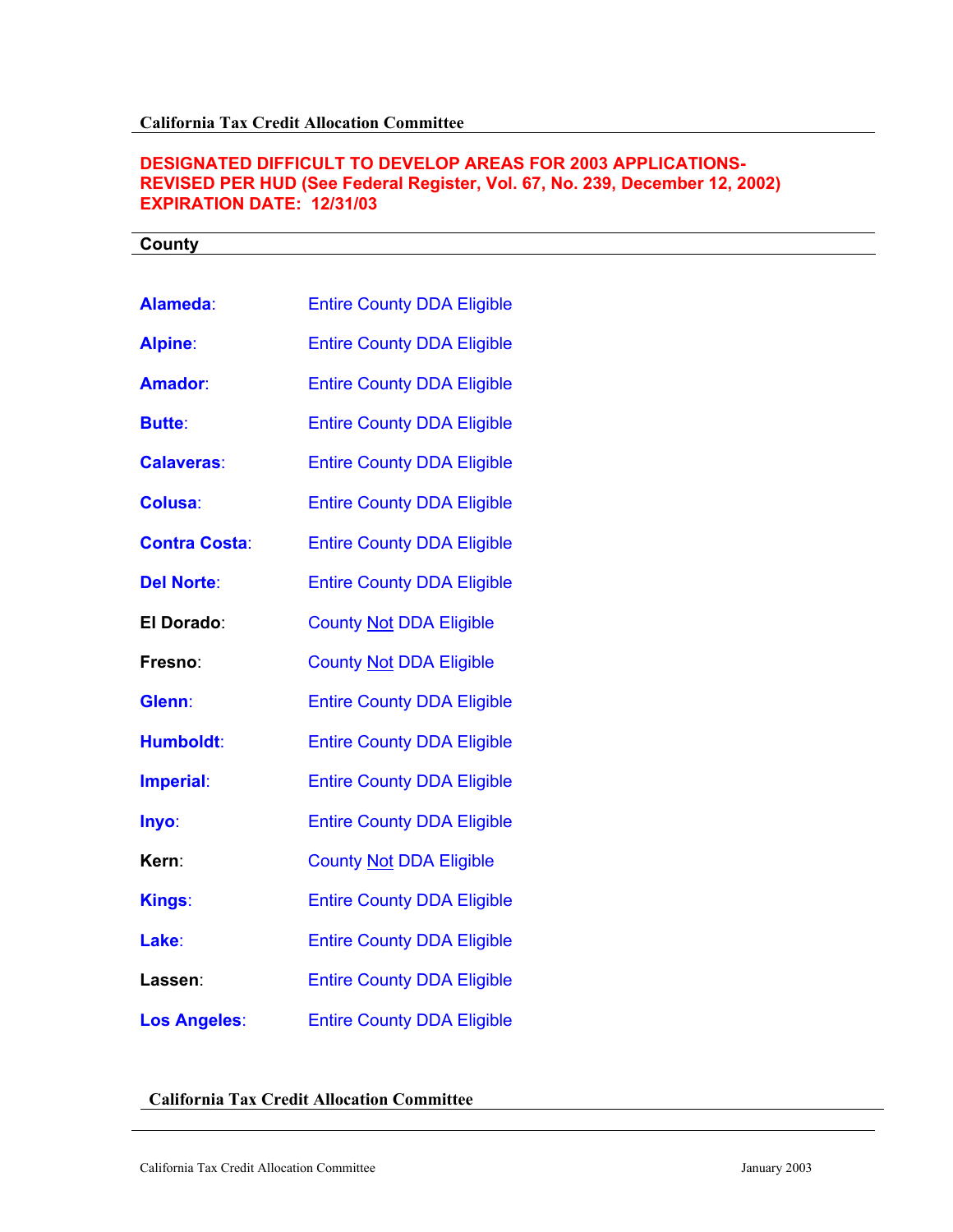## **DESIGNATED DIFFICULT TO DEVELOP AREAS FOR 2003 APPLICATIONS- REVISED PER HUD (See Federal Register, Vol. 67, No. 239, December 12, 2002) EXPIRATION DATE: 12/31/03**

| County                |                                   |
|-----------------------|-----------------------------------|
|                       |                                   |
| Madera:               | <b>County Not DDA Eligible</b>    |
| Marin:                | <b>Entire County DDA Eligible</b> |
| <b>Mariposa:</b>      | <b>Entire County DDA Eligible</b> |
| <b>Mendocino:</b>     | <b>Entire County DDA Eligible</b> |
| <b>Merced:</b>        | <b>Entire County DDA Eligible</b> |
| <b>Modoc:</b>         | <b>Entire County DDA Eligible</b> |
| Mono:                 | <b>Entire County DDA Eligible</b> |
| <b>Monterey:</b>      | <b>Entire County DDA Eligible</b> |
| Napa:                 | <b>Entire County DDA Eligible</b> |
| Nevada:               | <b>Entire County DDA Eligible</b> |
| Orange:               | <b>County Not DDA Eligible</b>    |
| Placer:               | <b>County Not DDA Eligible</b>    |
| <b>Plumas:</b>        | <b>Entire County DDA Eligible</b> |
| Riverside:            | <b>County Not DDA Eligible</b>    |
| Sacramento:           | <b>County Not DDA Eligible</b>    |
| <b>San Benito:</b>    | <b>Entire County DDA Eligible</b> |
| San Bernardino:       | <b>County Not DDA Eligible</b>    |
| <b>San Diego:</b>     | <b>Entire County DDA Eligible</b> |
| <b>San Francisco:</b> | <b>Entire County DDA Eligible</b> |
|                       |                                   |